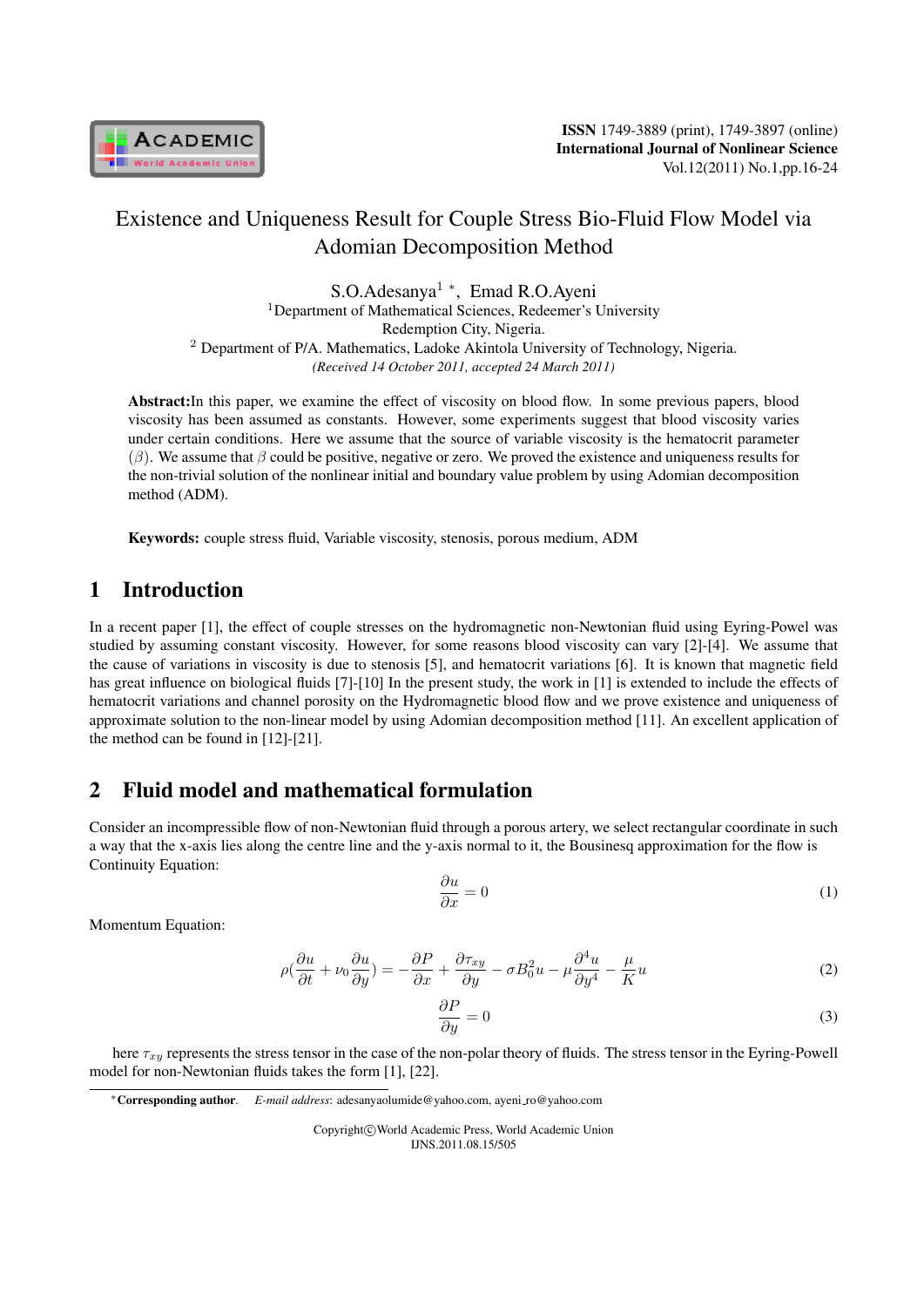$$
\tau_{xy} = \mu \frac{\partial u}{\partial y} + \frac{1}{\beta} \sinh^{-1} \left(\frac{1}{c} \frac{\partial u}{\partial y}\right) \tag{4}
$$

Substituting (4) into (2) we obtain

$$
\rho(\frac{\partial u}{\partial t} + \nu_0 \frac{\partial u}{\partial y}) = -\frac{\partial P}{\partial x} + \frac{\partial}{\partial y} (\mu \frac{\partial u}{\partial y} + \frac{1}{\beta} \sinh^{-1}(\frac{1}{c} \frac{\partial u}{\partial y})) - \sigma B_0^2 u - \mu \frac{\partial^4 u}{\partial y^4} - \frac{\mu}{K} u \tag{5}
$$

by assuming a small electric field, (5) can be written as

$$
\rho \left( \frac{\partial u}{\partial t} + \nu_0 \frac{\partial u}{\partial y} \right) = -\frac{\partial P}{\partial x} + \frac{\partial}{\partial y} \left( (\mu \frac{\partial u}{\partial y} + \frac{1}{\beta} \sinh^{-1} \left( \frac{1}{c} \frac{\partial u}{\partial y} \right) \right) \frac{\partial u}{\partial y} - \sigma B_0^2 u - \mu \frac{\partial^4 u}{\partial y^4} - \frac{\mu}{K} u \tag{6}
$$

Following [6], we assume

$$
\mu = \mu_0 e^{\beta (1 - y^2)} \tag{7}
$$

where

 $\mu_0$  is the viscosity of blood plasma

 $\beta$  is the hematocrit variation parameter

the expansion of the elastic part of red blood cell is given to be

$$
\sinh - 1 \left(\frac{1}{c}\frac{\partial u}{\partial y}\right) \approx \frac{1}{c}\frac{\partial u}{\partial y} + \frac{1}{6}\left(\frac{1}{c}\frac{\partial u}{\partial y}\right)^3; \qquad \left|\frac{1}{c}\frac{\partial u}{\partial y}\right| < 1\tag{8}
$$

introducing the following dimensionless parameters and variables

$$
u' = \frac{u}{\nu_0}, \quad x' = \frac{x}{h}, \quad y' = \frac{y}{h}, \quad t' = \frac{\nu_0 t}{h}, \quad p' = \frac{P}{\rho \nu_0^2}, \quad Ha = \frac{\sigma B_0^2 h^2}{\mu_0}
$$

$$
Re = \frac{\nu_0 h}{\nu}, Da = \frac{K}{h^2}, a = \frac{1}{\nu \rho \alpha c h}, s^2 = \frac{1}{Da}, \epsilon = \frac{\nu_0^2}{2\nu \alpha c^3 \rho h^2}, b = \frac{\mu}{\rho h^2 \nu}
$$
(9)

we obtain

$$
\frac{\partial u}{\partial t} + \frac{\partial u}{\partial y} = -\frac{\partial P}{\partial x} + \frac{1}{Re} \frac{\partial}{\partial y} (e^{\beta(1-y^2)} \frac{\partial u}{\partial y}) + \frac{1}{Re} (a + \epsilon (\frac{\partial u}{\partial y})^2) \frac{\partial^2 u}{\partial y^2}
$$

$$
- \frac{1}{Re} (Ha^2 + s^2 e^{\beta(1-y^2)}) u - \frac{b}{Re} \frac{\partial^4 u}{\partial y^4}
$$
(10)

together with the initial condition

$$
u(0, y) = \sin(\pi y) \qquad 0 \le y \le 1 \tag{11}
$$

and the boundary conditions

$$
u(t,0) = 0 = u''(t,0)
$$
  

$$
u(t,1) = 0 = u''(t,1)
$$
 (12)

where  $t \geq 0$ ;  $u$  - flow velocity,  $P$  - pressure,  $t$  - time, x-horizontal coordinate,  $y$  - vertical coordinate,  $\nu_0$  -vertical constant velocity, *h*- distance between the two plates,  $Re$ -Reynolds number,  $Da$ -Darcy number,  $Ha$ - Hartmann number,  $H_0$  magnetic field intensity,  $B_0$  = -electromagnetic induction,  $\rho$  - fluid density,  $\mu$  -dynamic viscosity,  $\sigma$  -conductivity of fluid,  $\mu_e$  - magnetic permeability,  $\beta$  -hematocrit parameter,  $a, e$  - Eyring-Powel parameters  $\eta$  -couple stress parameter,  $Re$  - is the Reynolds's number of plasma

Although much work has been done on the convergence of the Adomian decomposition method [23]-[26]; now we want to establish a convergence of the Adomian decomposition model applied to the non-linear model.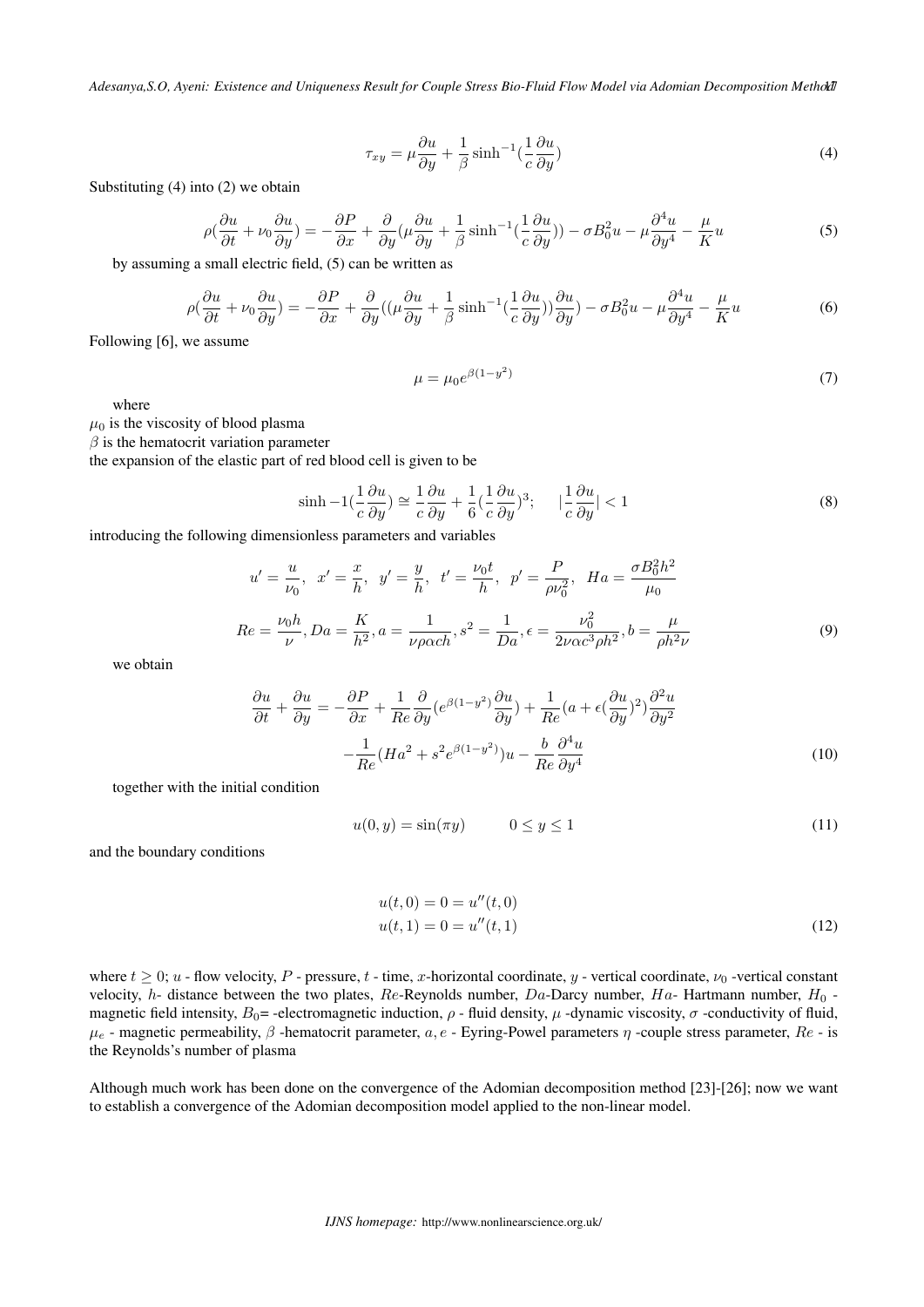Theorem 1 *(Existence of Solution) Let*

$$
\frac{\partial u}{\partial t} + \frac{\partial u}{\partial y} = - \frac{\partial P}{\partial x} + \frac{1}{Re} \frac{\partial}{\partial y} (e^{\beta(1-y^2)} \frac{\partial u}{\partial y}) + \frac{1}{Re} (a + \epsilon (\frac{\partial u}{\partial y})^2) \frac{\partial^2 u}{\partial y^2}
$$

$$
- \frac{1}{Re} (H a^2 + s^2 e^{\beta(1-y^2)}) u - \frac{b}{Re} \frac{\partial^4 u}{\partial y^4}
$$

*the initial condition*

$$
u(0, y) = \sin(\pi y) \qquad \quad 0 \le y \le 1
$$

*and the boundary conditions*

$$
u(t, 0) = 0 = u''(t, 0)
$$
  

$$
u(t, 1) = 0 = u''(t, 1)
$$

*for*  $t \geq 0$ *, then the problem has an approximate solution.* 

Proof. For pulsatile flow Let

$$
\frac{-dP}{dx} = P_1 + P_0 e^{i\omega t} \qquad t \ge 0 \tag{13}
$$

So that by substituting (13) in (10) we get

$$
\frac{\partial u}{\partial t} + \frac{\partial u}{\partial y} = P_1 + P_0 e^{i\omega t} + \frac{1}{Re} \frac{\partial}{\partial y} (e^{\beta (1 - y^2)} \frac{\partial u}{\partial y}) + \frac{1}{Re} (a + \epsilon (\frac{\partial u}{\partial y})^2) \frac{\partial^2 u}{\partial y^2}
$$

$$
- \frac{1}{Re} (Ha^2 + s^2 e^{\beta (1 - y^2)}) u - \frac{b}{Re} \frac{\partial^4 u}{\partial y^4}
$$
(14)

the nonlinear term in (14) is identified as

$$
B_n = \left(\frac{\partial u}{\partial y}\right)^2 \tag{15}
$$

substituting (15) in (14) and integrating with respect to  $t$  gives

$$
u(t, y) = u(0, y) + \int_0^t (P_1 + P_0 e^{i\omega t}) dt
$$

$$
\int_0^t \left(\frac{1}{Re}\frac{\partial}{\partial y}(e^{\beta(1-y^2)}\frac{\partial u}{\partial y}\right) = \frac{1}{Re}(a + \epsilon B_n) \frac{\partial^2 u}{\partial y^2}
$$

$$
-\frac{1}{Re}(Ha^2 + s^2 e^{\beta(1-y^2)})u - \frac{b}{Re}\frac{\partial^4 u}{\partial y^4}\right) dt
$$
(16)

from (16) we have the iterative scheme

$$
u(t,y) = \sin(\pi y) + \int_0^t (P_1 + P_0 e^{i\omega t}) dt
$$

$$
u_{n+1} = \int_0^t \left(\frac{1}{Re}\frac{\partial}{\partial y}(e^{\beta(1-y^2)}\frac{\partial u}{\partial y}) + \frac{1}{Re}(a + \epsilon B_n)\frac{\partial^2 u}{\partial y^2}\right)
$$

$$
-\frac{1}{Re}(Ha^2 + s^2 e^{\beta(1-y^2)})u - \frac{b}{Re}\frac{\partial^4 u}{\partial y^4}\right)dt
$$
(17)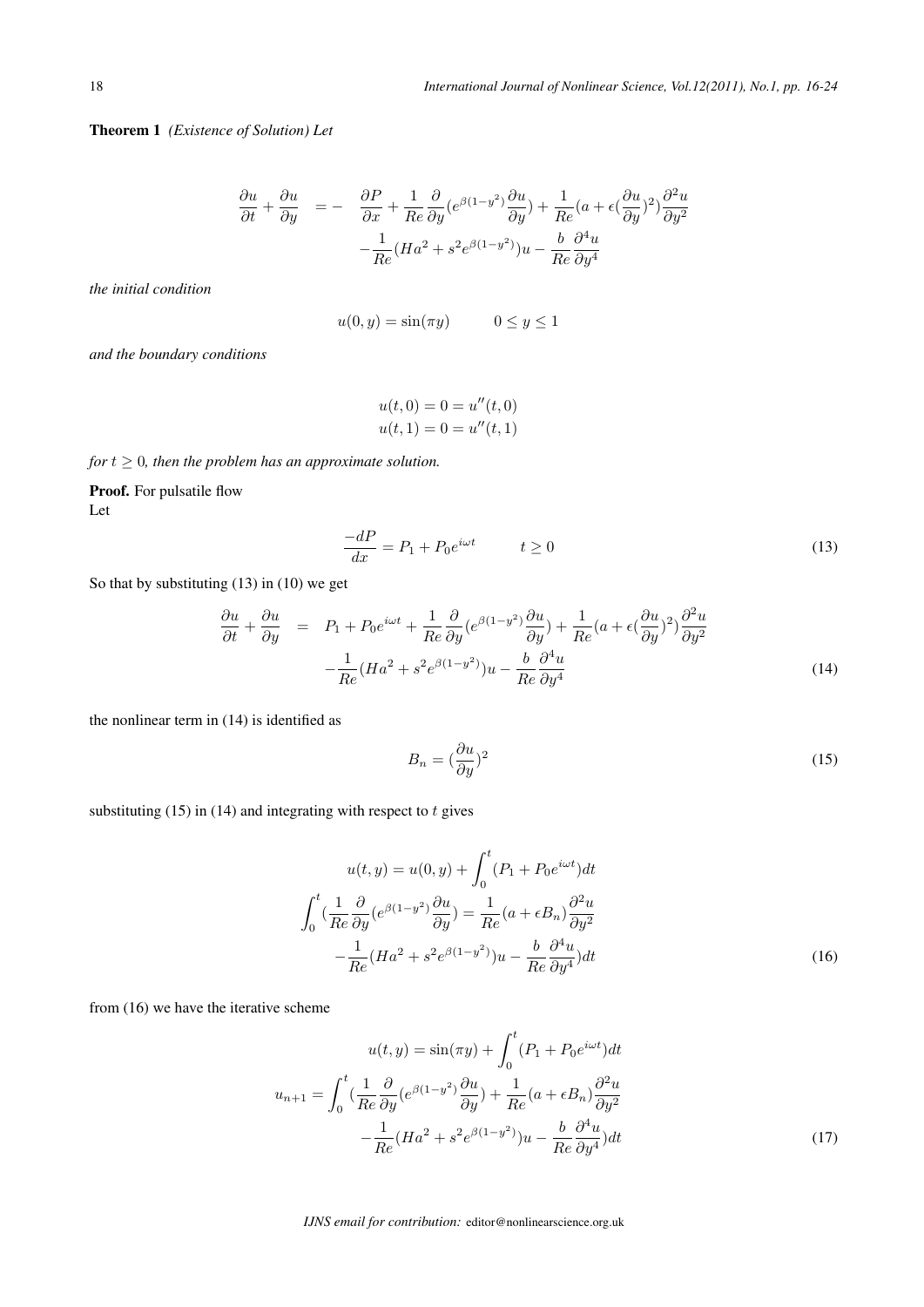by Taylor's expansion we have

$$
e^{\beta(1-y^2)} = 1 + \beta(1-y^2) + \frac{\beta^2}{2}(1-y^2)^2 + \frac{\beta^3}{3!}(1-y^2)^3 + \dots + \frac{\beta^n}{n}(1-y^2)^n \tag{18}
$$

obviously (18) is an infinite series therefore let  $\beta \ll 3$ , we have

$$
e^{\beta(1-y^2)} = 1 + \beta(1-y^2) + \frac{\beta^2}{2}(1-y^2)^2 + O(\beta^3)
$$
\n(19)

now substituting (19) in (17) yields obviously (18) is an infinite series therefore let  $\beta \ll 3$ , we have

$$
u_0(t, y) = \sin(\pi y) + \int_0^t (P_1 + P_0 e^{i\omega t}) dt
$$
  
\n
$$
u_{n+1} = \int_0^t (-\frac{\partial u_n}{\partial y} + \frac{1}{Re} \frac{\partial}{\partial y} ((1 + \beta(1 - y^2) + \frac{\beta^2}{2}(1 - y^2)^2) \frac{\partial u_n}{\partial y}) + \frac{1}{Re} (a + \epsilon B_n) \frac{\partial^2 u_n}{\partial y^2}) dt
$$
  
\n
$$
- \int_0^t (\frac{1}{Re} (Ha^2 + s^2(1 + \beta(1 - y^2) + \frac{\beta^2}{2}(1 - y^2)^2)) u_n + \frac{b}{Re} \frac{\partial^4 u_n}{\partial y^4}) dt
$$
(20)

using the algorithm proposed by Wazwaz, [27], the Adomian polynomial can be decomposed by substituting the series

$$
u = \sum_{n=0}^{\infty} u_n \tag{21}
$$

in equation (15), giving

$$
B_n = \left(\frac{\partial}{\partial y}(u_0 + u_1 + u_2 + u_3 + \ldots)\right)^2 \tag{22}
$$

now let

$$
B_n = \left(\frac{\partial}{\partial y}(u_0(1+\phi))\right)^2\tag{23}
$$

where

$$
\phi = \frac{1}{u_0}(u_1 + u_2 + u_3 + \ldots) \tag{24}
$$

by binomial expansion we have

$$
B_n = \left(\frac{du_0}{dy}\right)^2 + \frac{du_0}{dy}\left(2\frac{du_1}{dy} + 2\frac{du_2}{dy} + 2\frac{du_3}{dy} + \ldots\right) + \left(\frac{du_1}{dy}\right)^2 + 2\frac{du_1}{dy}\frac{du_2}{dy} + \ldots + \left(\frac{du_2}{dy}\right)^2 + \ldots
$$
 (25)

by Adomian the polynomial is given

$$
B_0 = \left(\frac{du_0}{dy}\right)^2
$$
  
\n
$$
B_1 = 2\frac{du_0}{dy}\frac{du_1}{dy}
$$
  
\n
$$
B_2 = 2\frac{du_0}{dy}\frac{du_2}{dy} + \left(\frac{du_1}{dy}\right)^2
$$
  
\n... (26)

with each term of (26) known, other terms of the series can be obtained by using Wazwaz, [28] to reduce the computational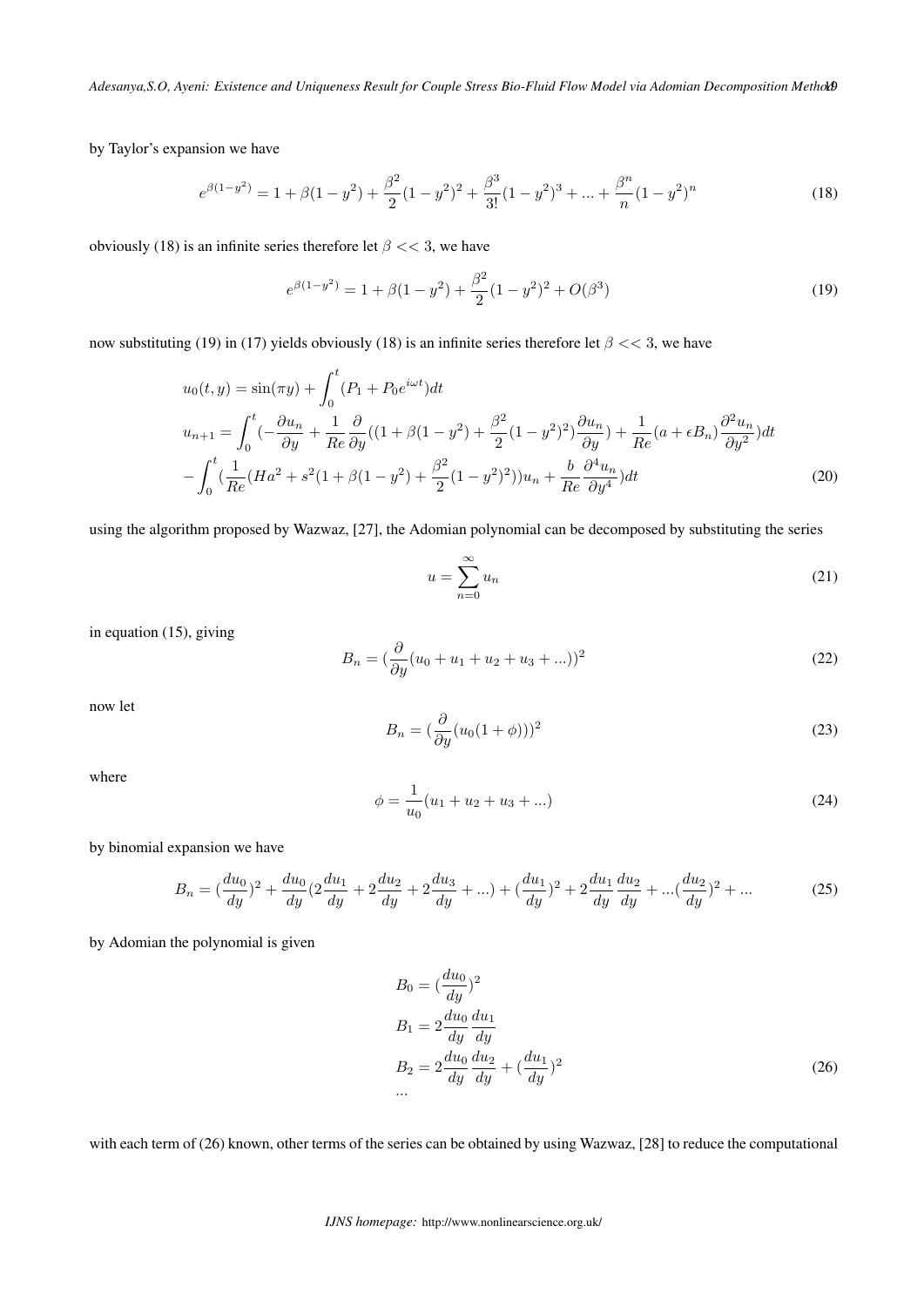load, that is,

$$
u_0(t, y) = \int_0^t (P_1 + P_0 e^{i\omega t}) dt
$$
  
\n
$$
u_1(t, y) = \sin(\pi y) + \int_0^t (\frac{1}{Re} \frac{\partial}{\partial y} ((1 + \beta(1 - y^2) + \frac{\beta^2}{2} (1 - y^2)^2) \frac{\partial u_0}{\partial y})
$$
  
\n
$$
+ \frac{1}{Re} (a + \epsilon B_n) \frac{\partial^2 u_0}{\partial y^2} ) dt - \int_0^t (\frac{1}{Re} (Ha^2 + s^2(1 + \beta(1 - y^2) + \frac{\beta^2}{2} (1 - y^2)^2)) u_0
$$
  
\n
$$
+ \frac{b}{Re} \frac{\partial^4 u_0}{\partial y^4} ) dt
$$
\n(27)

for  $n > 1$  we have

$$
Un + 1 = \int_0^t \left(\frac{1}{Re}\frac{\partial}{\partial y}((1 + \beta(1 - y^2) + \frac{\beta^2}{2}(1 - y^2)^2)\frac{\partial u_n}{\partial y}) + \frac{1}{Re}(a + \epsilon B_n)\frac{\partial^2 u_n}{\partial y^2}\right)dt
$$

$$
- \int_0^t \left(\frac{1}{Re}(Ha^2 + s^2(1 + \beta(1 - y^2) + \frac{\beta^2}{2}(1 - y^2)^2))u_n + \frac{b}{Re}\frac{\partial^4 u_n}{\partial y^4}\right)dt
$$
(28)

by Adomian the  $k^{th}$  approximant can be obtained as

$$
u(t, y) = \sum_{n=0}^{k} u_n(t, y)
$$
 (29)

therefore the problem has an approximate solution  $\blacksquare$ 

#### Theorem 2 *(Uniqueness Theorem)*

*If*  $u(t, y)$  *is a continuously differentiable function and satisfies the differential equation* 

$$
\frac{\partial u}{\partial t} + \frac{\partial u}{\partial y} = -\frac{\partial P}{\partial x} + \frac{1}{Re} \frac{\partial}{\partial y} (e^{\beta(1-y^2)} \frac{\partial u}{\partial y}) + \frac{1}{Re} (a + \epsilon (\frac{\partial u}{\partial y})^2) \frac{\partial^2 u}{\partial y^2} \n- \frac{1}{Re} (Ha^2 + s^2 e^{\beta(1-y^2)}) u - \frac{b}{Re} \frac{\partial^4 u}{\partial y^4}
$$
\n(30)

*the initial condition*

 $u(0, y) = \sin(\pi y)$   $0 \le y \le 1$ 

*and the boundary conditions*

$$
u(t, 0) = 0 = u''(t, 0)
$$
  

$$
u(t, 1) = 0 = u''(t, 1)
$$

*for*  $t \geq 0$ *, then it is unique.* 

**Proof.** Suppose there are two solutions of  $u_1(t, y) - u_2(t, y)$ then let the initial condition

$$
\nu(0, y) = u_1(t, y) - u_2(t, y) \tag{31}
$$

then (30) must satisfy

$$
\frac{\partial \nu}{\partial t} + \frac{\partial \nu}{\partial y} = -\frac{\partial P}{\partial x} + \frac{1}{Re} \frac{\partial}{\partial y} (e^{\beta(1-y^2)} \frac{\partial \nu}{\partial y}) + \frac{1}{Re} (a + \epsilon (\frac{\partial \nu}{\partial y})^2) \frac{\partial^2 \nu}{\partial y^2}
$$

$$
- \frac{1}{Re} (Ha^2 + s^2 e^{\beta(1-y^2)}) \nu - \frac{b}{Re} \frac{\partial^4 \nu}{\partial y^4}
$$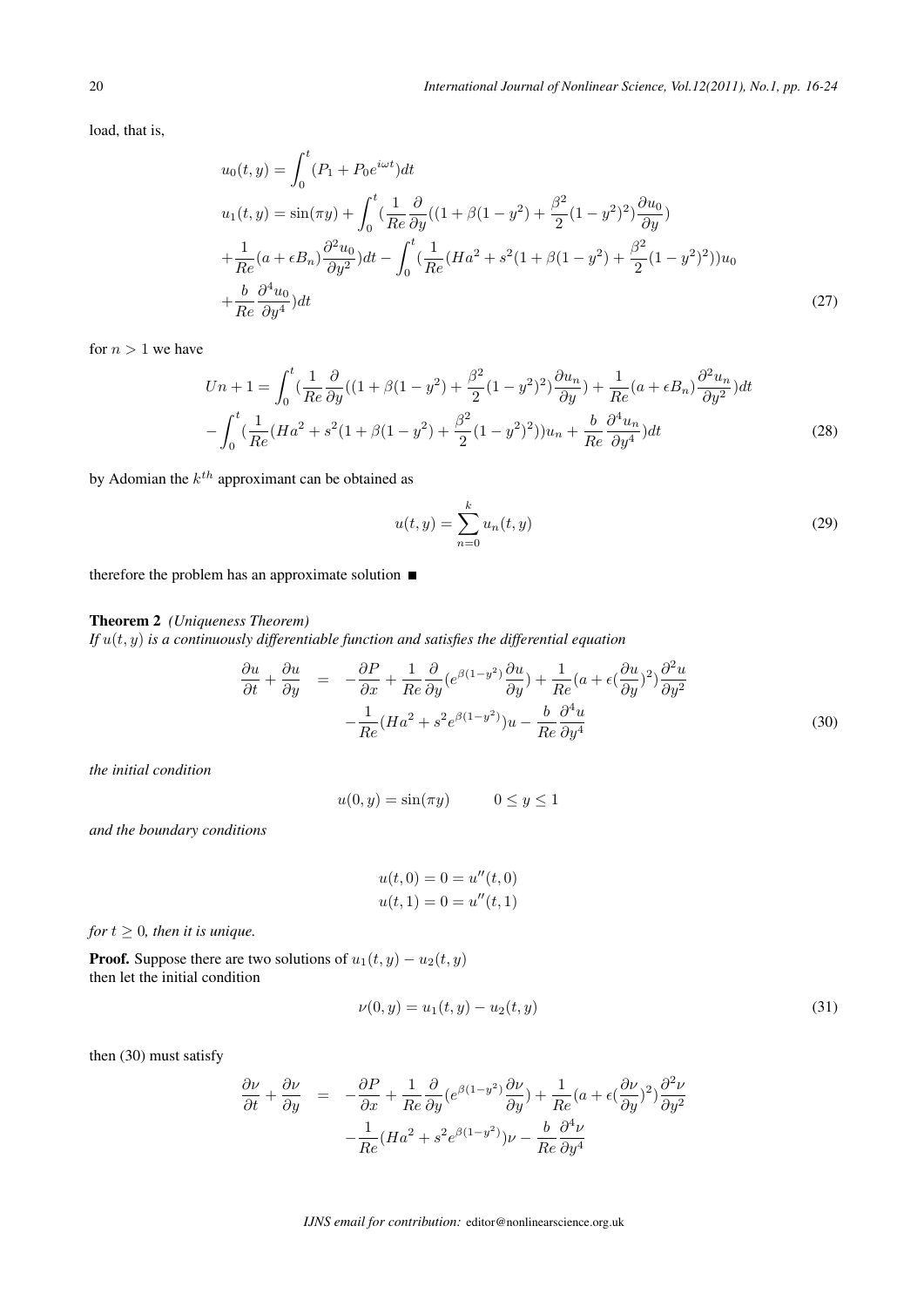together with the initial condotion

$$
\nu(0, y) = u_1(0, y) - u_2(0, y) \n= \sin(\pi y) - \sin(\pi y) \n= 0
$$
\n(32)

for  $0 \le y \le 1$ , and the boundary condition

$$
\nu(t,0) = u_1(t,0) - u_2(t,0) = u_1''(t,0) - u_2''(t,0) = 0
$$
  

$$
\nu(t,1) = u_1(t,1) - u_2(t,1) = u_1''(t,1) - u_2''(t,1) = 0
$$
 (33)

for  $t \geq 0$ , substituting (13) then we must have

$$
\frac{\partial \nu}{\partial t} + \frac{\partial \nu}{\partial y} = P_1 + P_0 e^{i\omega t} + \frac{1}{Re} \frac{\partial}{\partial y} (e^{\beta (1 - y^2)} \frac{\partial \nu}{\partial y}) + \frac{1}{Re} (a + \epsilon (\frac{\partial \nu}{\partial y})^2) \frac{\partial^2 \nu}{\partial y^2}
$$

$$
- \frac{1}{Re} (Ha^2 + s^2 e^{\beta (1 - y^2)}) \nu - \frac{b}{Re} \frac{\partial^4 \nu}{\partial y^4}
$$
(34)

satisfying the initial condition

$$
\nu(0, y) = 0 \qquad \qquad 0 \le y \le 1 \tag{35}
$$

and the boundary condition

$$
\nu(t,0) = \nu_1''(t,0) = 0
$$
  

$$
\nu(t,1) = \nu_1''(t,1) = 0
$$
 (36)

for  $t \geq 0$ , consider the function Myint-U and Debnatn, [29]

$$
J'(t) = \int_0^t \nu^2 dy \tag{37}
$$

differentiating with respect to  $t$ , we obtain

$$
J'(t) = \int_0^t \nu \nu_t dy \tag{38}
$$

substituting for  $\nu_t$  we have

$$
J'(t) = \int_0^1 \nu(P_1 + P_0 e^{i\omega t} - \frac{\partial \nu}{\partial y} + \frac{1}{Re} \frac{\partial}{\partial y} (e^{\beta(1-y^2)} \frac{\partial \nu}{\partial y}) + \frac{1}{Re} (a + \epsilon (\frac{\partial \nu}{\partial y})^2) \frac{\partial^2 \nu}{\partial y^2} - \frac{1}{Re} (Ha^2 + s^2 e^{\beta(1-y^2)}) \nu - \frac{b}{Re} \frac{\partial^4 \nu}{\partial y^4} ) dy
$$
(39)

then

$$
J'(t) = (P_1 + P_0 e^{i\omega t}) \int_0^1 \nu dy - \int_0^1 \nu \frac{\partial \nu}{\partial y} dy + \frac{1}{Re} \int_0^1 \nu \frac{\partial}{\partial y} (e^{\beta (1 - y^2)} \frac{\partial \nu}{\partial y}) dy + \frac{\epsilon}{Re} \int_0^1 \nu (\frac{\partial \nu}{\partial y})^2 \frac{\partial^2 \nu}{\partial y^2} dy + \frac{a}{Re} \int_0^1 \nu \frac{\partial^2 \nu}{\partial y^2} dy - \int_0^1 \nu^2 (Ha^2 + s^2 e^{\beta (1 - y^2)}) dy - \frac{b}{Re} \int_0^1 \nu \frac{\partial^4 \nu}{\partial y^4} dy
$$
\n(40)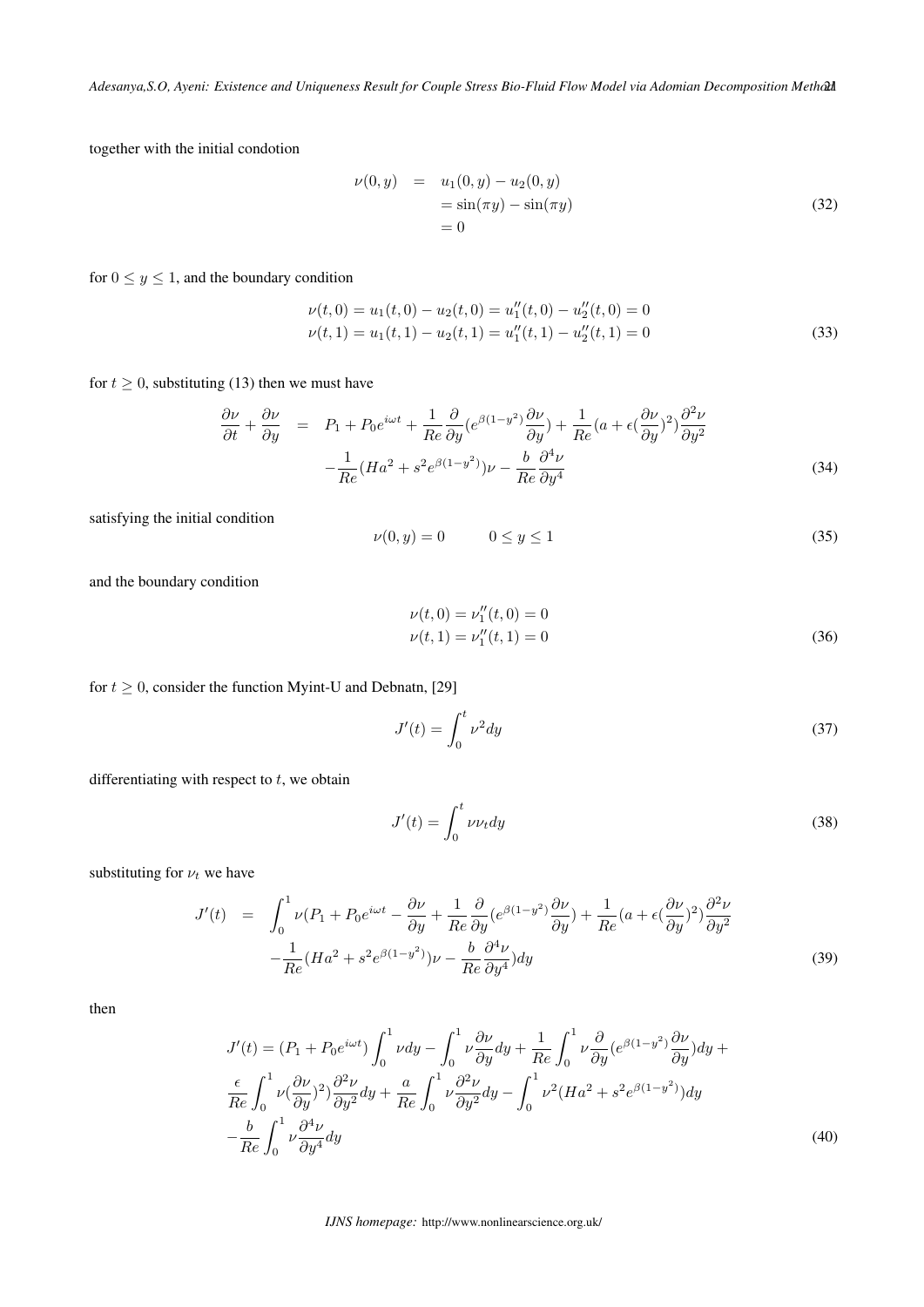assuming  $\beta \ll 1$ , we have  $e^{\beta(1-y^2)} = 1 + \beta(1-y^2)$  so that

$$
J'(t) = (P_1 + P_0 e^{i\omega t}) \int_0^1 \nu dy - \int_0^1 \nu \frac{\partial \nu}{\partial y} dy + \frac{1}{Re} \int_0^1 \nu \frac{\partial}{\partial y} (1 + \beta (1 - y^2)) \frac{\partial \nu}{\partial y} dy + \frac{\epsilon}{Re} \int_0^1 \nu (\frac{\partial \nu}{\partial y})^2 \frac{\partial^2 \nu}{\partial y^2} dy + \frac{a}{Re} \int_0^1 \nu \frac{\partial^2 \nu}{\partial y^2} dy - \int_0^1 \nu^2 (Ha^2 + s^2 (1 + \beta (1 - y^2))) dy - \frac{\beta}{Re} - \frac{b}{Re} \int_0^1 \nu \frac{\partial^4 \nu}{\partial y^4} dy
$$
\n(41)

expanding we obtain

$$
J'(t) = (P_1 + P_0 e^{i\omega t}) \int_0^1 \nu dy + \frac{(1 + a + \beta)}{Re} \int_0^1 \nu \frac{\partial^2 \nu}{\partial y^2} dy + \frac{\epsilon}{Re} \int_0^1 \nu (\frac{\partial \nu}{\partial y})^2 \frac{\partial^2 \nu}{\partial y^2} dy - \int_0^1 \nu \frac{\partial \nu}{\partial y} dy
$$
  

$$
-\frac{\beta}{Re} \int_0^1 y^2 \nu \frac{\partial^2 \nu}{\partial y^2} dy - \frac{2\beta}{Re} \int_0^1 y \nu \frac{\partial \nu}{\partial y} dy - \int_0^1 \nu^2 (Ha^2 + s^2 (1 + \beta(1 - y^2))) dy
$$
  

$$
-\frac{b}{Re} \int_0^1 \nu \frac{\partial^4 \nu}{\partial y^4} dy
$$
(42)

integrating by parts, we have

$$
J'(t) = (P_1 + P_0 e^{i\omega t})\nu|_0^1 + \frac{(1+a+\beta)}{Re}[\nu\nu_y]|_0^1 - \frac{(1+a+\beta)}{Re}\int_0^1 \nu(\frac{\partial \nu}{\partial y})^2 dy + \frac{\epsilon}{Re}\int_0^1 \nu(\frac{\partial \nu}{\partial y})^2 \frac{\partial^2 \nu}{\partial y^2} dy - \int_0^1 \nu \frac{\partial \nu}{\partial y} dy - \frac{\beta}{Re}\int_0^1 y^2 \nu \frac{\partial^2 \nu}{\partial y^2} dy - \frac{2\beta}{Re}\int_0^1 y \nu \frac{\partial \nu}{\partial y} dy - \int_0^1 \nu^2 (Ha^2 + s^2(1+\beta(1-y^2))) dy - \frac{b}{Re}\int_0^1 \nu \frac{\partial^4 \nu}{\partial y^4} dy
$$
(43)

since

$$
\nu(t,0) = 0 = \nu(t,1) \tag{44}
$$

then (43) reduces to

$$
J'(t) = -\frac{(1+a+\beta)}{Re} \int_0^1 \nu \left(\frac{\partial \nu}{\partial y}\right)^2 dy + \frac{\epsilon}{Re} \int_0^1 \nu \left(\frac{\partial \nu}{\partial y}\right)^2 \frac{\partial^2 \nu}{\partial y^2} dy
$$

$$
-\int_0^1 \nu \frac{\partial \nu}{\partial y} dy - \frac{\beta}{Re} \int_0^1 y^2 \nu \frac{\partial^2 \nu}{\partial y^2} dy - \frac{2\beta}{Re} \int_0^1 y \nu \frac{\partial \nu}{\partial y} dy
$$

$$
-\int_0^1 \nu^2 (Ha^2 + s^2 (1+\beta(1-y^2))) dy - \frac{b}{Re} \int_0^1 \nu \frac{\partial^4 \nu}{\partial y^4} dy \tag{45}
$$

thus

$$
J'(t) = -\frac{(1+a+\beta)}{Re} \int_0^1 \nu \left(\frac{\partial \nu}{\partial y}\right)^2 dy - \frac{\epsilon}{Re} \int_0^1 \nu \left(\frac{\partial \nu}{\partial y}\right)^2 \frac{\partial^2 \nu}{\partial y^2} dy
$$

$$
- \int_0^1 \nu \frac{\partial \nu}{\partial y} dy - \frac{\beta}{Re} \int_0^1 y^2 \nu \frac{\partial^2 \nu}{\partial y^2} dy - \frac{2\beta}{Re} \int_0^1 y \nu \frac{\partial \nu}{\partial y} dy
$$

$$
- \int_0^1 \nu^2 (Ha^2 + s^2 (1+\beta(1-y^2))) dy - \frac{b}{Re} \int_0^1 \nu \frac{\partial^4 \nu}{\partial y^4} dy
$$
(46)

the implication of (45) is that

$$
J'(t) \le 0 \qquad J(t) \le 0 \tag{47}
$$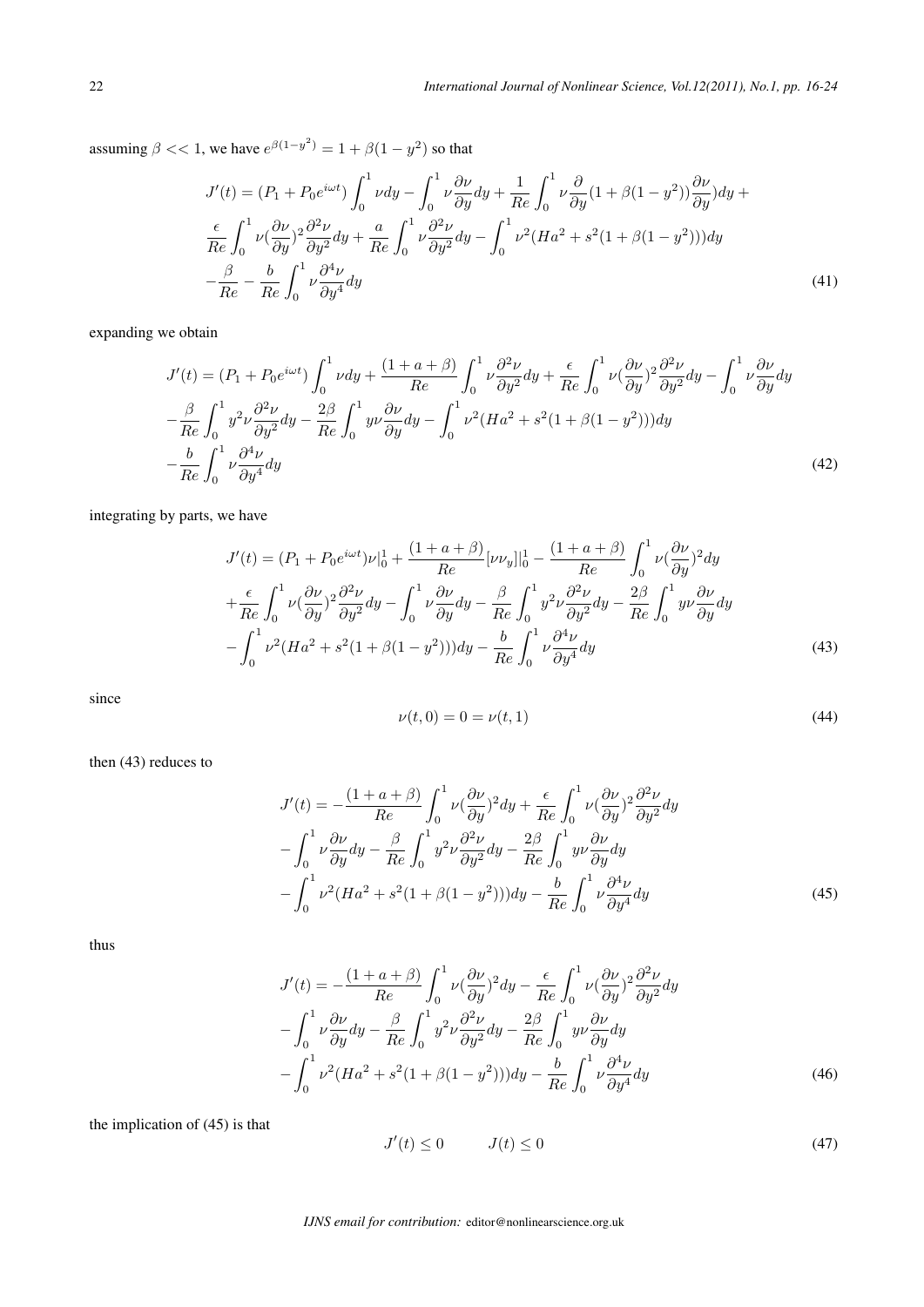however from the intial condition

$$
\nu(0, y) = 0 \tag{48}
$$

we have

$$
J(0) = 0 \tag{49}
$$

by definition, the functional

$$
J(t) = \frac{1}{2} \int_0^1 \nu^2 dy
$$
 (50)

we should have  $J(t) \geq 0$  so that it is an increasing function of time but (50) showed a contradiction, that is, a non increasing function of time thus  $J(t) = 0$  and this implies that  $u_1(t, y) = u_2(t, y)$  in  $0 \le y \le 1, t \ge 0$  thus the solution converges to  $u(t, y)$ , in conclusion the solution is unique.

### Acknowledgment

The first author is full of thanks to Prof. A.M. Wazwaz of the Department of Mathematics and Computer Science, Saint Xavier University Chicago, IL60655, USA. For all the encouragements and support on the Adomian decomposition method.

### **References**

- [1] N.T.M Eldabe, A. A. Hassan, and Mona A. A. Mohamed. The effect of Couple stresses on the MHD of a non-Newtonian Unsteady flow between two parallel porous plates. *Z. Naturforsch*. 58a(2003):204 -210.
- [2] J. Zhang, P.C. Johnson and A.S. Popel.Red blood cell aggregation and dissociation in shear flows simulated by lattice Bolzmann method.*J of Biomechanics.* 41(2008): 47-55.
- [3] R.N. Pralhad and D.H. Schultz. Modelling of arterial stenosis and its applications to blood diseases, *Mathematical Biosciences*.190(2004):203-220.
- [4] A.C. Gyton and J.E. Hall.Text book of Medical Physiology, 11th Edition, Saunders (2006).
- [5] V. P. Rathod and Shakera Tanveer.Pulsatile Flow of Couple Stress Fluid Through a Porous Medium with Periodic Body *Acceleration and Magnetic Field Bull. Malays. Math. Sci. Soc.* (2) 32(2) (2009):245-259.
- [6] O. D. Makinde. Computational Hemodynamics Analysis in Large Blood Vessels: Effects of Hematocrit Variation on the Flow Stability IMA Design in Biological Systems, *University of Minnesota*. April (2008):21-25.
- [7] K. Haldar.Effect of magnetic field on blood flow through an indented tube in the presence of Erythrocytes, *Indian journal of pure and applied maths*. 25(3) (1994): 345-352.
- [8] S. Nadeem and N. S. Akbar. Effect of heat transfer on the peristaltic transport of MHD Newtonian fluid with variable viscosity: Application of Adomian d decomposition method, *Commun. Nonlinear Sci Numer Simulat*. 14(2009):3844-3855.
- [9] A. Ebaid. A new numerical solution for the MHD peristaltic flow of a bio-fluid with variable viscosity in a circular cylindrical tube via Adomian decomposition method, *Physics Letters A*. 372 (2008):5321-5328.
- [10] A. Ramanchadra Rao and K. S. Deshichar.MHD oscillatory flow of blood through channels of variable cross section, *Int. J. Engng Sci* vol.24 10(1986):1615-1628.
- [11] G Adomian. Solving Frontier Problems of Physics: The decomposition Method, Kluwer Academic, Boston(1994).
- [12] H. Hadaddpour. An exact solution for variable coefficients fourth-order wave equation using the Adomian method, *Mathematical and Computer Modelling* 44(2006):1144-1152.
- [13] D. Lesnic and L. Elliot The decomposition approach to inverse heat conduction, *Journal of Mathematical Analysis and Application*. 232(1999): 82-98.
- [14] M. Dehgan and M. Tatari, The use of Adomian decomposition method for solving a parabolic equation with temperature overspecification, *Phys. Scr.* 73 (2006):240-245.
- [15] J. Biazar, Solution of the epidemic model by Adomian decomposition method, *Applied Mathematics and Computation.* 173(2006):1101-1106.